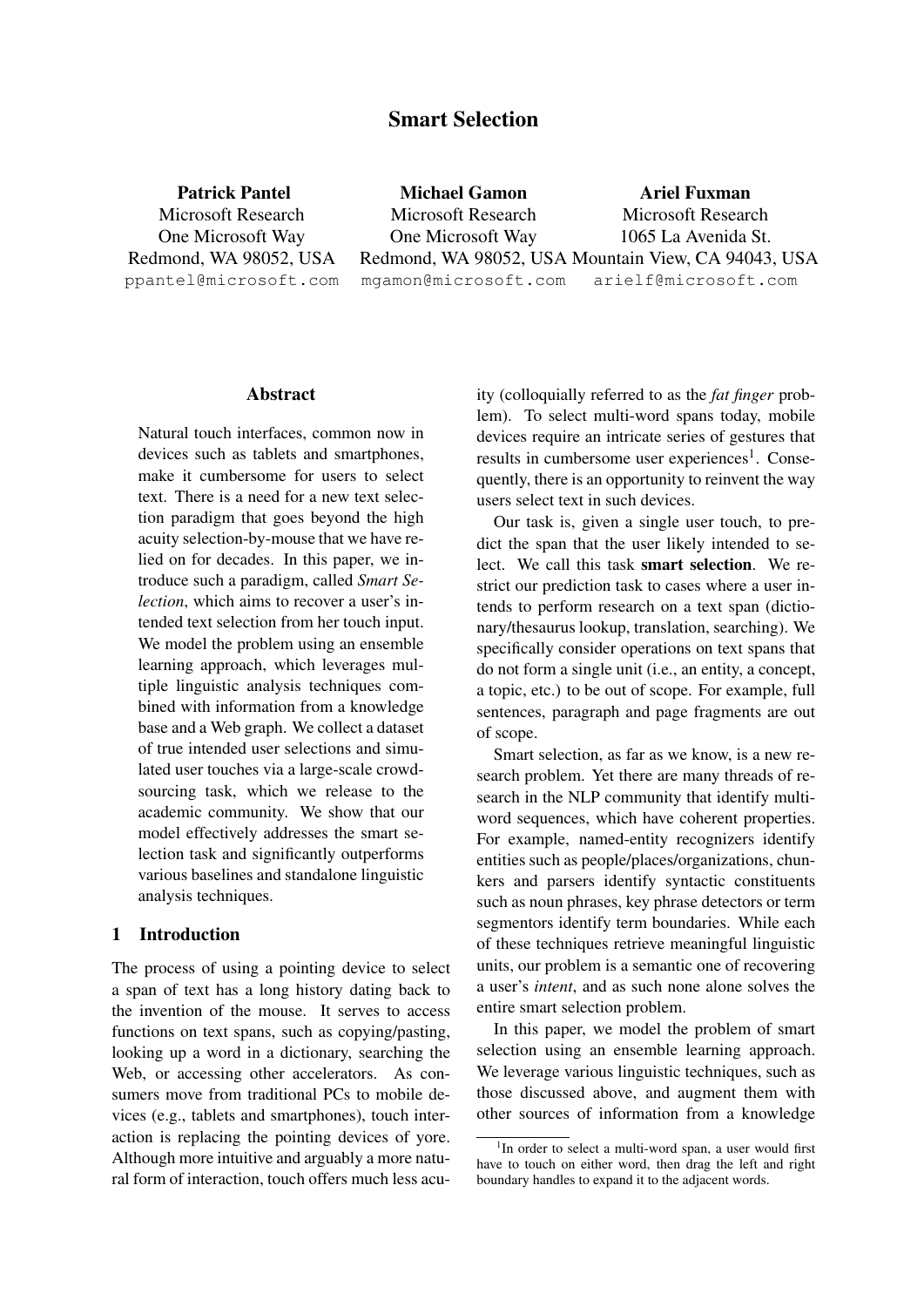base and a web graph. We evaluate our methods using a novel dataset constructed for our task. We construct our dataset of true userintended selections by crowdsourcing the task of a user selecting spans of text in a researching task. We obtain 13,681 data points. For each intended selection, we construct test cases for each individual sub-word, simulating the user selecting via touch. The resulting testset consists of 33,912  $\langle$  simulated selection, intended selection $\rangle$ pairs, which we further stratify into head, torso, and tail subsets. We release the full dataset and testset to the academic community for further research on this new NLP task. Finally, we empirically show that our ensemble model significantly improves upon various baseline systems.

In summary, the major contributions of our research are:

- We introduce a new natural language processing task, called *smart selection*, which aims to address an important problem in text selection for touch-enabled devices;
- We conduct a large crowd-sourced user study to collect a dataset of intended selections and simulated user selections, which we release to the academic community;
- We propose a machine-learned ensemble model for smart selection, which combines various linguistic annotation methods with information from a large knowledge base and web graph;
- We empirically show that our model can effectively address the smart selection task.

## 2 Related Work

Related work falls into three broad categories: linguistic unit detection, human computer interaction (HCI), and intent detection.

## 2.1 Linguistic Unit Detection

Smart selection is closely related to the detection of syntactic and semantic units: user selections are often entities, noun phrases, or concepts. A first approach to solving smart selection is to select an entity, noun phrase, or concept that subsumes the user selection. However, no single approach alone can cover the entire smart selection problem. For example, consider an approach that uses a state-ofthe-art named-entity recognizer (NER) (Chinchor, 1998; Tjong Kim Sang and De Meulder, 2003;

Finkel et al., 2005; Ratinov and Roth, 2009). We found in our dataset (see Section 3.2) that only a quarter of what users intend to select consists in fact of named entities. Although an NER approach can be very useful, it is certainly not sufficient. The remainder of the data can be partially addressed with noun phrase (NP) detectors (Abney, 1991; Ramshaw and Marcus, 1995; Muñoz et al., 1999; Kudo and Matsumoto, 2001) and lists of items in a knowledge base (KB), but again, each is not alone sufficient. NP detectors and KB-based methods are further very susceptible to the generation of false positives (i.e., text contains many nested noun phrases and knowledge base items include highly ambiguous terms).

In our work, we leverage all three techniques in order to benefit from their complementary coverage of user selections. We further create a novel unit detector, called the hyperlink intent model. Based on the assumption that Wikipedia anchor texts are similar in nature to what users would select in a researching task, it models the problem of recovering Wikipedia anchor texts from partial selections.

## 2.2 Human Computer Interaction

There is a substantial amount of research in the HCI community on how to facilitate interaction of a user with touch and speech enabled devices. To give but a few examples of trends in this field, Gunawardana et al. (2010) address the fat finger problem in the use of soft keyboards on mobile devices, Kumar et al. (2012) explore a novel speech interaction paradigm for text entry, and Sakamoto et al. (2013) introduce a technique that combines touch and voice input on a mobile device for improved navigation of user interface elements such as commands and controls. To the best of our knowledge, however, the problem of smart selection as we defined it has not been addressed.

## 2.3 Intent detection

There is a long line of research in the web literature on understanding user intent. The closest to smart selection is query recommendation (Baeza-Yates et al., 2005; Zhang and Nasraoui, 2006; Boldi et al., 2008), where the goal is to suggest queries that may be related to a user's intent. Query recommendation techniques are based either on clustering queries by their co-clicked URL patterns (Baeza-Yates et al., 2005) or on leveraging co-occurrences of sequential queries in web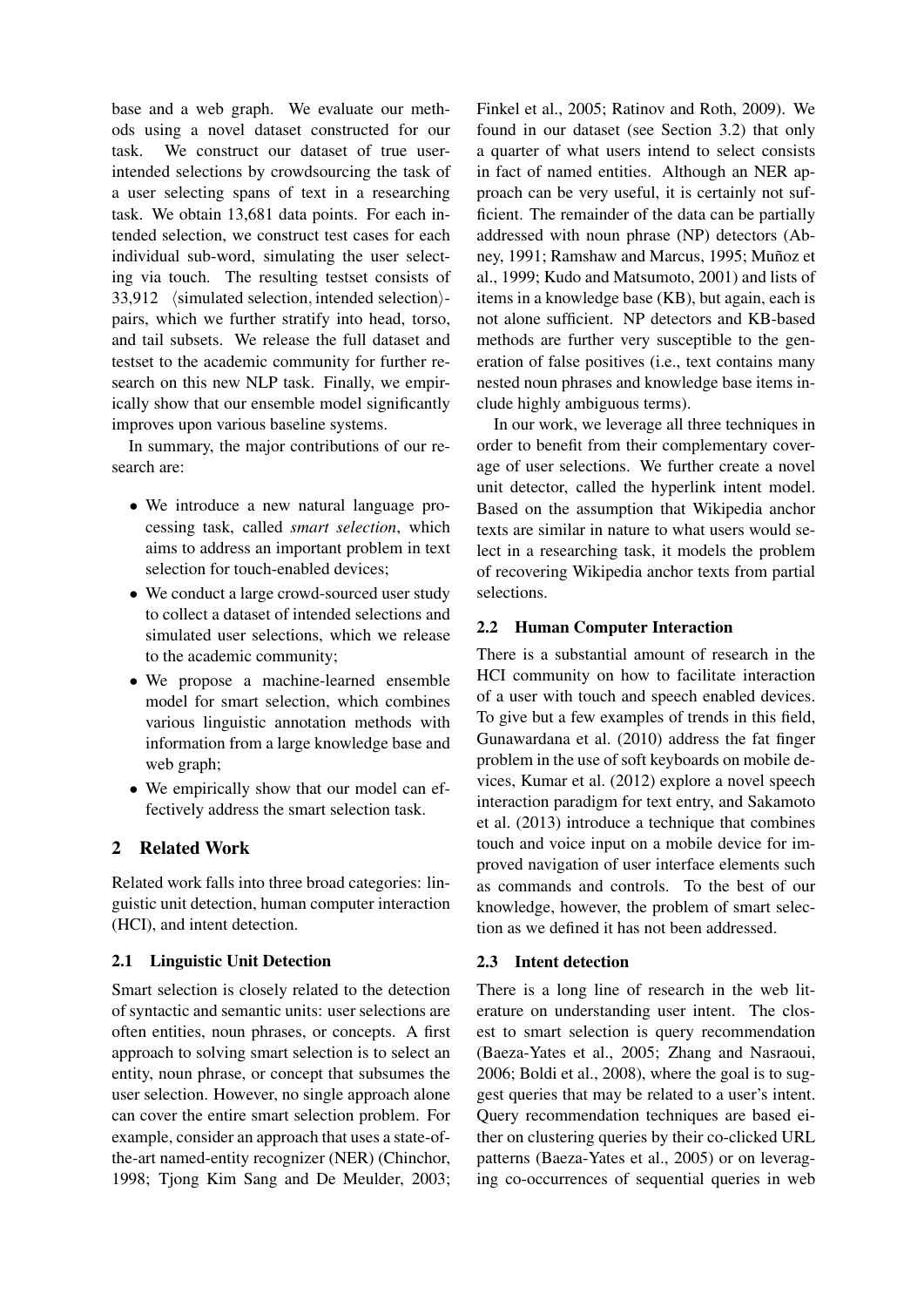search sessions (Zhang and Nasraoui, 2006; Boldi et al., 2008; Sadikov et al., 2010). The key difference from smart selection is that in our task the output is a selection that is relevant to the context of the document where the original selection appears (e.g., by adding terms neighboring the selection). In query recommendation, however, there is no notion of a document being read by the user and, instead, the recommendations are based exclusively on the aggregation of behavior of multiple users.

## 3 Problem Setting and Data

## 3.1 Smart Selection Definition

Let **D** be the set of all documents. We define a *selection* to be a character  $\langle$  offset, length $\rangle$ -tuple in a document  $d \in D$ . Let S be the set of all possible selections in  $D$  and let  $S_d$  be the set of all possible selections in d.

We define a scored smart selection,  $\sigma$ , in a document d, as a pair  $\sigma = \langle x, y \rangle$  where  $x \in S_d$  is a selection and  $y \in \mathbb{R}^+$  is a score for the selection.

We formally define the smart selection function  $\phi$  as producing a ranked scored list of all possible selections from a document and user selection pair<sup>2</sup>:

$$
\phi : \mathbf{D} \times \mathbf{S} \to (\sigma_1, ..., \sigma_{|\mathbf{S_d}|} \mid x_i \in \mathbf{S}_d, y_i \ge y_{i+1})
$$
\n(1)

Consider a user who selects s in a document d. Let  $\tau$  be the target selection that best captures what the user intended to select. We define the smart selection task as recovering  $\tau$  given the pair  $\langle d, s \rangle$ . Our problem then is to learn a function  $\phi$  that best recovers the target selection from any user selection.

Note that even for a human, reconstructing an intended selection from a single word selection is not trivial. While there are some fairly clear cut cases such as expanding the selection "Obama" to Barack Obama in the sentence "*While in DC, Barack Obama met with...*", there are cases where the user intention depends on extrinsic factors such as the user's interests. For example, in a phrase "*University of California at Santa Cruz*" with a selection "California", some (albeit probably few) users may indeed be interested in the state of California, others in the University

of California system of universities, and yet others specifically in the University of California at Santa Cruz. In the next section, we describe how we obtained a dataset of true intended user selections.

## 3.2 Data

In order to obtain a representative dataset for the smart selection task, we focus on a real-world application of users interacting with a touch-enabled e-reader device. In this application, a user is reading a book and chooses phrases for which she would like to get information from resources such as a dictionary, Wikipedia, or web search. Yet, because of the touch interface, she may only touch on a single word.

## 3.2.1 Crowdsourced Intended Selections

We obtain the intended selections through the following crowdsourcing exercise. We use the entire collection of textbooks in English from Wikibooks<sup>3</sup>, a repository of publicly available textbooks. The corpus consists of 2,696 textbooks that span a large variety of categories such as Computing, Humanities, Science, etc. We first produce a uniform random sample of 100 books, and then sample one paragraph from each book. The resulting set of 100 paragraphs is then sent to the crowdsourcing system. Each paragraph is evaluated by 100 judges, using a pool of 152 judges. For each paragraph, we request the judges to select complete phrases for which they would like to "learn more in resources such as Wikipedia, search engines and dictionaries", i.e., our true user intended selections. As a result of this exercise, we obtain 13,681 judgments, corresponding to 4,067 unique intended selections. The distribution of number of unique judges who selected each unique intended selection, in a log-log scale, is shown in Figure 1. Notice that this is a Zipfian distribution since it follows a linear trend in the log-log scale.

Intuitively, the likelihood that a phrase is of interest to a user correlates with the number of judges who select that phrase. We thus use the number of judges who selected each phrase as a proxy for the likelihood that the phrase will be chosen by users.

The resulting dataset consists of 4,067  $\langle d, \tau \rangle$ pairs where  $d$  is a Wikibook document paragraph and  $\tau$  is an intended selection, along with the number of judges who selected it. We further assigned

<sup>2</sup>The output consists of a ranked list of selections instead of a single selection to allow experiences such as proposing an n-best list to the user.

<sup>&</sup>lt;sup>3</sup>Available at http://wikibooks.org.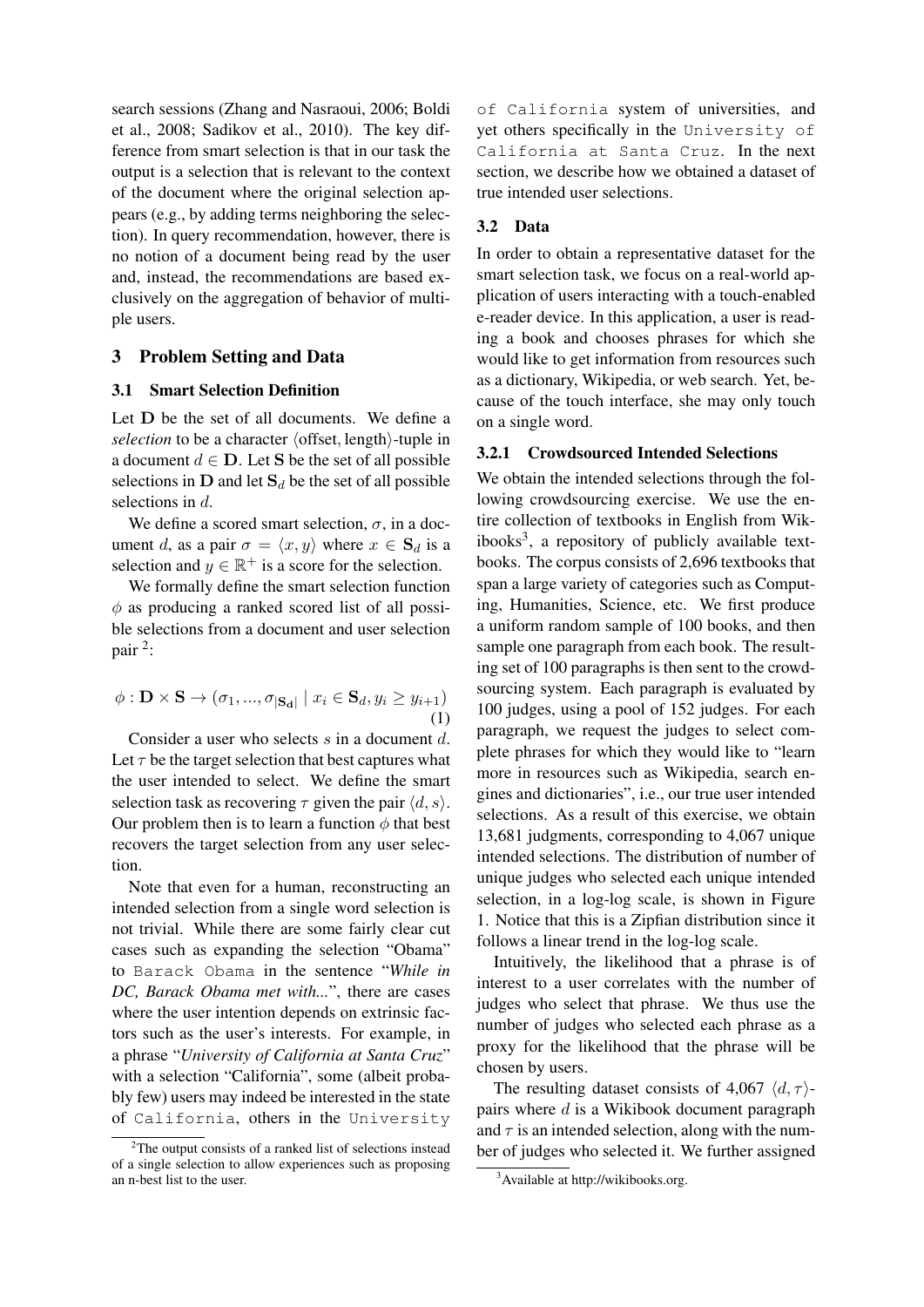

Figure 1: Zipfian distribution of unique intended selections vs. the number of judges who selected them, in log-log scale.

each pair to one of five randomly chosen folds, which are used for cross-validation experiments.

## 3.2.2 Testset Construction

We define a test case as a triple  $\langle d, s, \tau \rangle$  where s is a simulated user selection. For each  $\langle d, \tau \rangle$ pair in our dataset we construct  $n$  corresponding test cases by simulating the user selections  $\{\langle d, \tau, s_1 \rangle, \ldots, \langle d, \tau, s_n \rangle\}$  where  $s_1, \ldots, s_n$  correspond to the individual words in  $\tau$ . In other words, each word in  $\tau$  is considered as a candidate user selection.

We discard all target selections that only a single judge annotated since we observed that these mostly contained errors and noise, such as full sentences or nonsensical long sentence fragments.

Our first testset, labeled  $T_{ALL}$ , is the resulting traffic-weighted multiset. That is, each test case  $\langle d, s, \tau \rangle$  appears k times, where k is the number of judges who selected  $\tau$  in d.  $\mathbf{T}_{ALL}$  consists of 33,913 test cases.

We further utilize the distribution of judgments in the creation of three other testsets. Following the stratified sampling methodology commonly employed in the IR community, we construct testsets for the frequently, less frequently, and rarely annotated intended selections, which we call HEAD, TORSO, and TAIL, respectively. We obtain these testsets by first sorting each unique selection according to their frequency of occurrence, and then partitioning the set so that HEAD corresponds to the elements at the top of the list that account for 20% of the judgments; TAIL corresponds to the elements at the bottom also accounting for 20% of the judgments; and TORSO corresponds to the remaining elements. The resulting test sets,  $T_{HEAD}$ ,  $T_{TORS0}$ ,  $T_{TAIL}$  consist of

## 114, 2115, and 5798 test cases, respectively<sup>4</sup>.

Test sets along with fold assignments and annotation guidelines are available at http://research.microsoft.com/enus/downloads/eb42522c-068e-404c-b63fcf632bd27344/.

## 3.3 Discussion

Our focus on single word selections is motivated by the touchscreen scenario presented in Section 1. Although our touch simulation assumes that each word in a target selection is equally likely to be selected by a user, in fact we expect this distribution to be non-uniform. For example, users may tend to select the first or last word more frequently than words in the middle of the target selection. Or perhaps users tend to select nouns and verbs more frequently than function words. We consider this out of scope for our paper, but view it as an important avenue of future investigation. Finally, for non-touchscreen environments, such as the desktop case, it would also be interesting to study the problem on multi-word user selections.

To get an idea of the kind of intended selections that comprise our dataset, we broke them down according to whether they referred to named entities or not. Perhaps surprisingly, the fraction of named entities in the dataset is quite low,  $24.3\%$ <sup>5</sup>. The rest of the intended selections mostly correspond to concepts and topics such as *embouchure formation*, *vocal fold relaxation*, *NHS voucher values*, *time-domain graphs*, etc.

#### 4 Model

As argued in Section 1, existing techniques, such as NER taggers, chunkers, Knowledge Base lookup, etc., are geared towards *aspects* of the task (i.e., NEs, concepts, KB entries), but not the task as a whole. We can, however, combine the outputs of these systems with a learned "metamodel". The meta-model ranks the combined candidates according to a criterion that is derived from data that resembles real usage of smart selection as closely as possible. This technique is known

<sup>&</sup>lt;sup>4</sup>We stress that  $T_{ALL}$  is a multi-set, reflecting the overall expected user traffic from our 100 judges per paragraph.  $T<sub>HEAD</sub>$ ,  $T<sub>TORSO</sub>$ ,  $T<sub>TAIL</sub>$ , in contrast, are not multi-sets since judgment frequency is already accounted for in the stratification process, as commonly done in the IR community.

 ${}^{5}$ Becker et al. (2012) report a similar finding, showing that only 26% of questions, which a user might ask after reading a Wikipedia article, are focused on named entities.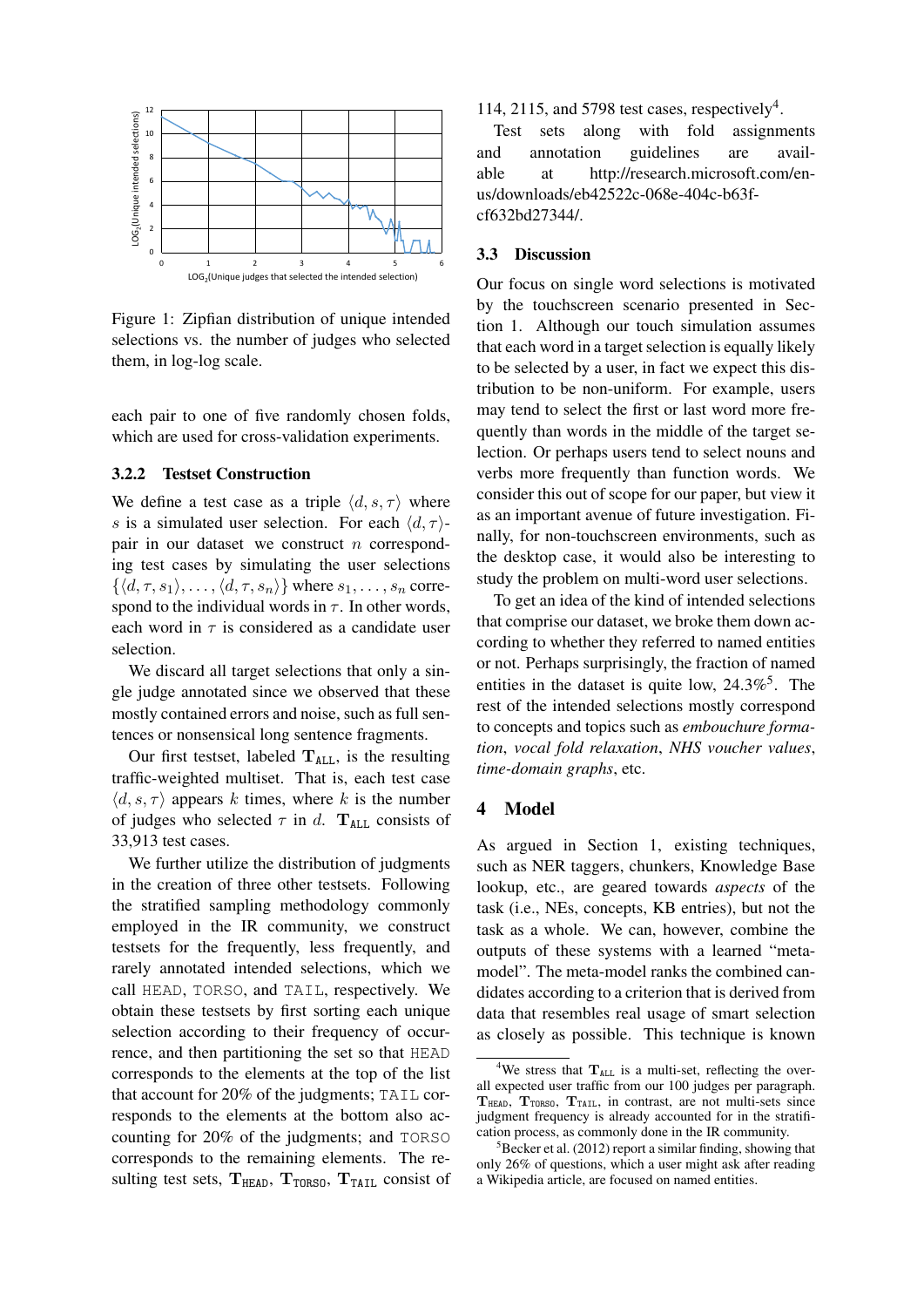in the machine learning community as *ensemble learning* (Dietterich, 1997).

Our ensemble approach, described in this section, serves as our main implementation of the smart selection function  $\phi$  of Equation 1. Each of the ensemble members are themselves a separate implementation of  $\phi$  and will be used as a point of comparison in our experiments. Below, we describe the ensemble members before turning to the ensemble learner.

#### 4.1 Ensemble Members

#### 4.1.1 Hyperlink Intent Model

The Hyperlink Intent Model (HIM), which leverages web graph information, is a machine-learned system based on the intuition that anchor texts in Wikipedia are good representations of what users might want to learn about. We build upon the fact that Wikipedia editors write anchor texts for entities, concepts, and things of potential interest for follow-up to other content. HIM learns to recover anchor texts from their single word subselections.

Specifically, HIM iteratively decides whether to expand the current selection (initially a single word) one word to the left or right via greedy binary decisions, until a stopping condition is met. At each step, two binary classifiers are consulted. The first one scores the left expansion decision and the second one scores the right expansion decision. In addition, we use the same two classifiers to evaluate the expansion decision "from the outside in", i.e., from the word next to the current selection (left and right, respectively) to the closest word in the current selection. If the probability for expansion of any model exceeds a predefined threshold, then the most probable expansion is chosen and we continue the iteration with the newly expanded selection as input. The algorithm is illustrated in Figure 2.

We automatically create our training set for HIM by first taking a random sample of 8K Wikipedia anchor texts. We treat each anchor text as an intended selection, and each word in the anchor text as a simulated user selection. For each word to the left (or the right) of the user selection that is part of the anchor text, we create a positive training example. Similarly, for each word to the left (or the right) that is outside of the anchor text, we create a negative training example. We include additional negative examples using random word selections from Wikipedia content. For this purpose we sam-



Figure 2: Hyperlink Intent Model (HIM) decoding flow for smart selection.

ple random words that are not part of an anchor text. Our final data consists of 2.6M data points, with a 1:20 ratio of positive to negative examples<sup>6</sup>.

We use logistic regression as the classification algorithm for our binary classifiers. The features used by each model are computed over three strings: the current selection  $s$  (initially the singleword simulated user selection), the candidate expansion word  $w$ , and one word over from the right or left of s. The features fall into five feature families: (1) *character-level features*, including capitalization, all-cap formatting, character length, presence of opening/closing parentheses, presence and position of digits and non-alphabetic characters, and minimum and average character uni/bi/trigram frequencies (based on frequency tables computed offline from Wikipedia article content); (2) *stopword features*, which indicate the presence of a stop word (from a stop word list); (3) *tf.idf scores* precomputed from Wikipedia content statistics; (4) *knowledge base features*, which indicate whether a string matches an item or a substring of an item in the knowledge base described in Section 4.1.2 below; and (5) *lexical features*, which capture the actual string of the current selection and the candidate expansion word.

#### 4.1.2 Unit Spotting

Our second qualitative class of ensemble members use notions of *unit* that are either based on linguistic constituency or knowledge base presence. The general process is that any unit that subsumes the user selection is treated as a smart selection candidate. Scoring of candidates is by normalized length, under the assumption that in general the most specific (longest) unit is more likely to be the intended selection.

 $6$ Note that this training set is generated automatically and is, by design, of a different nature than the manually labeled data we use to train and test the ensemble model.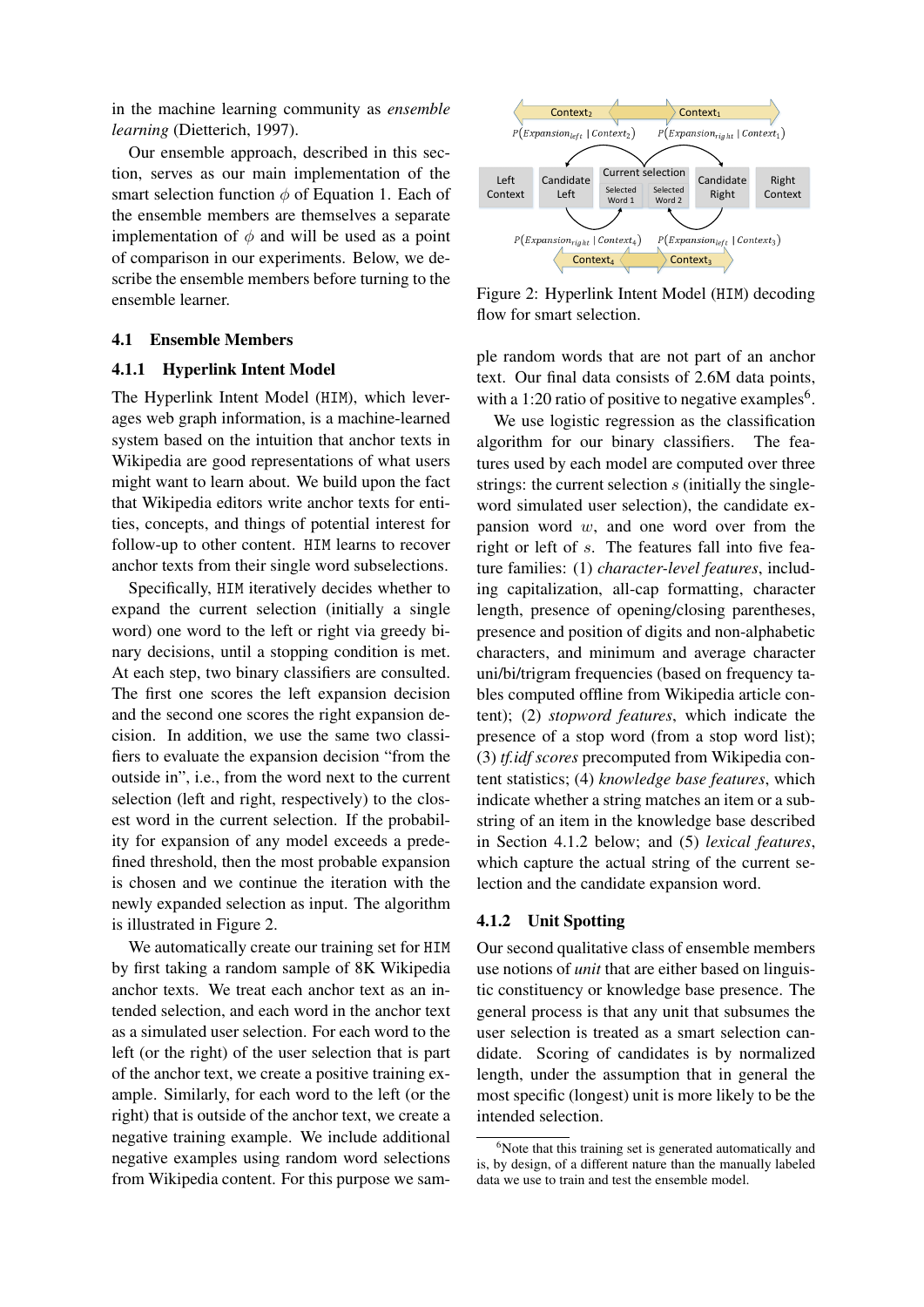Our first unit spotter, labeled NER is geared towards recognizing named entities. We use a commercial and proprietary state-of-the-art NER system, trained using the perceptron algorithm (Collins, 2002) over more than a million hand-annotated labels.

Our second approach uses purely syntactic information and treats noun phrases as units. We label this model as NP. For this purpose we parse the sentence containing the user selection with a syntactic parser following (Ratnaparkhi, 1999). We then treat every noun phrase that subsumes the user selection as a candidate smart selection.

Finally, our third unit spotter, labeled KB, is based on the assumption that concepts and other entries in a knowledge base are, by nature, things that can be of interest to people. For our knowledge base lookup, we use a proprietary graph consisting of knowledge from Wikipedia, Freebase, and paid feeds from various providers from domains such as entertainment, local, and finance.

## 4.1.3 Heuristics

Our third family of ensemble members implements simple heuristics, which tend to be high precision especially in the HEAD of our data.

The first heuristic, representing the current touch-enabled selection paradigm seen in many of today's tablets and smartphones, is labeled CUR. It simply assumes that the intended selection is always the user-selected word.

The second is a capitalization-based heuristic (CAP), which simply expands every selected capitalized word selection to the longest uninterrupted sequence of capitalized words.

#### 4.2 Ensemble Learning

In this section, we describe how we train our metalearner, labeled ENS, which takes as input the candidate lists produced by the ensemble members from Section 4.1, and scores each candidate, producing a final scored ranked list.

We use logistic regression as a classification algorithm to address this task. Our 22 features in ENS consist of three main classes: (1) features related to the individual ensemble members; (2) features related to the user selection; and (3) features related to the candidate smart selection. For (1), the features consist of whether a particular ensemble member generated the candidate smart selection and its score for that candidate. If the candidate smart selection is not in the candidate

list of an ensemble member, its score is set to zero. For both (2) and (3), features account for length and capitalization properties of the user selection and the candidate smart selection (e.g., token length, ratio of capitalized tokens, ratio of capitalized characters, whether or not the first and last tokens are capitalized.)

Although training data for the HIM model was automatically generated from Wikipedia, for ENS we desire training data that reflects the true expected user experience. For this, we use fivefold cross-validation over our data collection described in Section 3.2. That is, to decode a fold with our meta-learner, we train ENS with the other four folds. Note that every candidate selection for a  $\langle$  document, user selection $\rangle$ -pair,  $\langle d, s \rangle$ , for the same  $d$  and  $s$ , are assigned to a single fold, hence the training process does not see any user selection from the test set.

## 5 Experimental Results

## 5.1 Experimental Setup

Recall our testsets  $T_{ALL}$ ,  $T_{HEAD}$ ,  $T_{TORS0}$ , and  $T_{TAIL}$ from Section 3.2.2, where a test case is defined as a triple  $\langle d, s, \tau \rangle$ , and where d is a document, s is a user selection, and  $\tau$  is the intended user selection. In this section, we describe our evaluation metric and summarize the system configurations that we evaluate.

## 5.1.1 Metric

In our evaluation, we apply the smart selection function  $\phi(d, s)$  (see Eq. 1) to each test case and measure how well it recovers  $\tau$ .

Let **A** be the set of  $\langle d, \tau \rangle$ -pairs from our dataset described in Section 3.2.1 that corresponds to a testset T. Let  $T_{\langle d,\tau\rangle}$  be the set of all test cases in T with a fixed d and  $\tau$ . We define the macro precision of a smart selection function,  $P_{\phi}$ , as follows:

$$
P_{\phi} = \frac{1}{|\mathbf{A}|} \sum_{\langle d,\tau \rangle \in \mathbf{A}} P_{\phi}(d,\tau) \tag{2}
$$

$$
P_{\phi}(d,\tau) = \frac{1}{\mid \mathbf{T}_{\langle d,\tau \rangle} \mid} \sum_{\langle d,s,\tau \rangle \in \mathbf{T}_{\langle d,\tau \rangle}} P_{\phi}(d,s,\tau)
$$

$$
P_{\phi}(d, s, \tau) = \frac{1}{|\phi(d, s)|} \sum_{\sigma \in \phi(d, s)} I(\sigma, \tau)
$$

$$
I(\sigma, \tau) = \begin{cases} 1 & \text{if } \sigma = \langle x, y \rangle \wedge x = \tau \\ 0 & \text{otherwise} \end{cases}
$$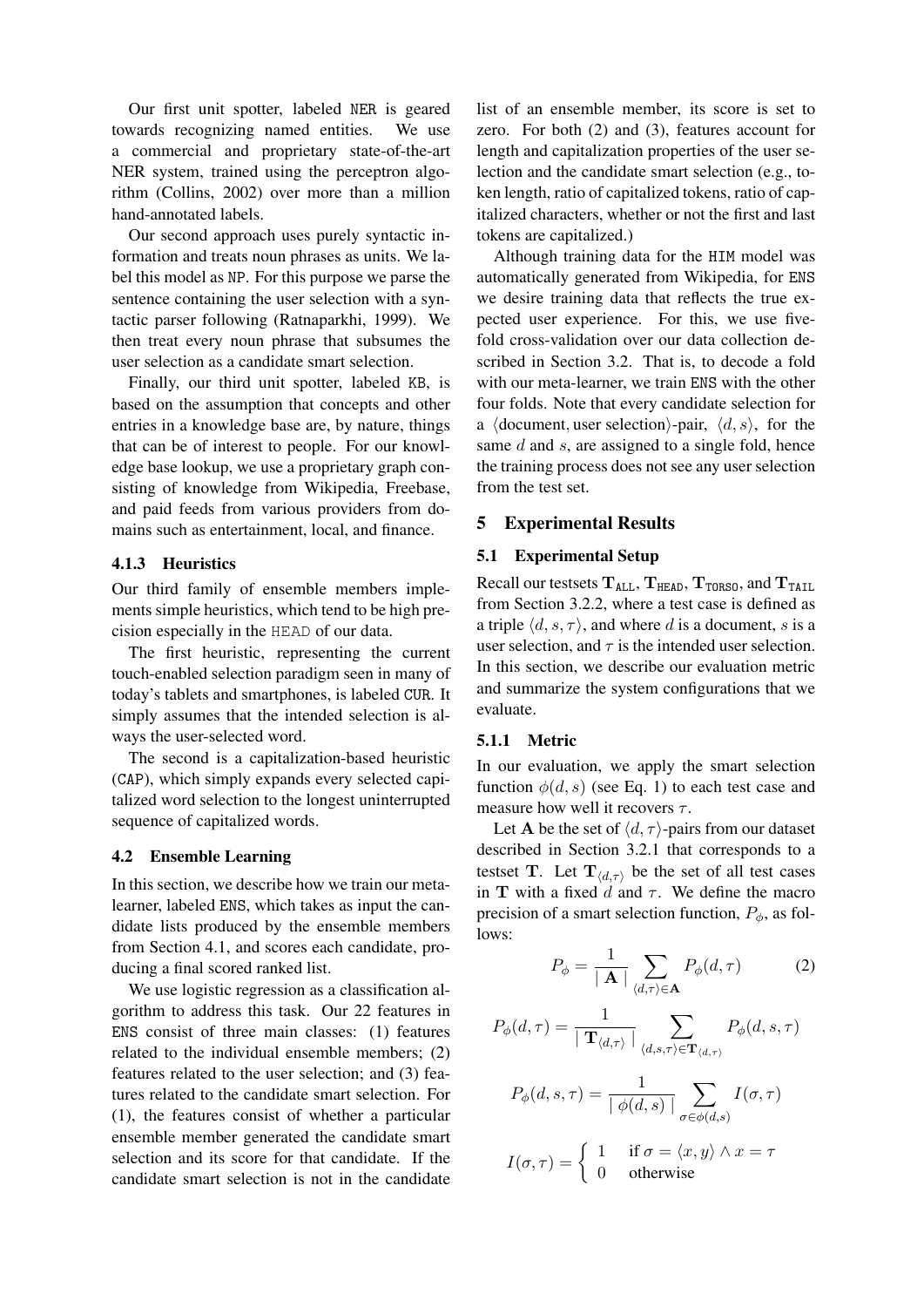|                        | CP@1                 | CP@2              | CP@3              | CP@4              | CP@5              |
|------------------------|----------------------|-------------------|-------------------|-------------------|-------------------|
| <b>CUR</b><br>CAP      | 39.3<br>48.9         | 51.0              | 51.2              | 51.8              | 51.8              |
| <b>NER</b><br>NP<br>KB | 43.5<br>34.1<br>50.2 | 50.2<br>50.8      | 55.5<br>50.9      | 57.1<br>50.9      | 57.6<br>50.9      |
| <b>HTM</b>             | 48.1                 | 48.8              | 48.8              | 48.8              | 48.8              |
| <b>ENS</b>             | $56.8^{\dagger}$     | $76.0^{\ddagger}$ | $82.6^{\ddagger}$ | $85.2^{\ddagger}$ | $86.6^{\ddagger}$ |

Table 1: Smart selection performance, as a function of CP, on  $T_{ALL}$ .  $\frac{1}{4}$  and  $\frac{1}{4}$  indicate statistical significance with  $p = 0.01$  and 0.05, respectively. An oracle ensemble would achieve an upper bound CP of 87.3%.

We report cumulative macro precision at rank (CP@k) in our experiments since our testsets contain a single true user-intended selection for each test  $case<sup>7</sup>$ . . However, this is an overly conservative metric since in many cases an alternative smart selection might equally please the user. For example, if our testset contains a user intended selection  $\tau$  = The University of Southern California, then given the simulated selection "California", both  $\tau$  and University of Southern California would most likely equally satisfy the user intent (whereas the latter would be considered incorrect in our evaluation). In fact, the ideal testset would further evaluate the *distance* or *relevance* of the smart selection to the intended user selection. We would then find perhaps that Southern California is a more reasonable smart selection than of Southern California. However, precisely defining such a *relevance* function and designing the guidelines for a user study is non-trivial and left for future work.

#### 5.1.2 Systems

In our experiments, we evaluate the following systems, each described in detail in Section 4: Passthrough (CUR), Capitalization (CAP), Named-Entity Recognizer (NER), Noun Phrase (NP), Knowledge Base (KB), Hyperlink Intent Model (HIM), Ensemble (ENS).

### 5.2 Results

Table 1 reports the smart selection performance on the full traffic weighted testset  $T_{ALL}$ , as a func-

tion of CP@k. Our ensemble approach recovers the true user-intended selection in 56.8% of the cases. In its top-2 and top-3 ranked smart selections, the true user-intended selection is retrieved 76.0% and 82.6% of the time, respectively. In position 1, ENS significantly outperforms all other systems with 95% confidence. Moreover, we notice that the divergence between ENS and the other systems greatly increases for  $K \geq 2$ , where the significance is now at the 99% level.

The CUR system models the selection paradigm of today's consumer touch-enabled devices (i.e., it assumes that the intented selection is always the touched word). Without changing the user interface, we report a 45% improvement in predicting what the user intended to select over this baseline. If we changed the user interface to allow two or three options to be displayed to the user, then we would improve by 93% and 110%, respectively.

For CUR and NER, we report results only at  $K = 1$  since these systems only ever return a single smart selection. Note also that when no named entity is found by NER, or no noun phrase is found by NP or no knowledge base entry is found by KB, the corresponding systems return the original user selection as their smart selection.

CAP does not vary much across  $K$ : when the intended selection is a capitalized multi-word, the longest string tends to be the intended selection. The same holds for KB.

Whereas Table 1 reports the aggregate expected traffic performance, we further explore the performance against the stratified  $T_{HEAD}$ ,  $T_{TORSO}$ , and  $T_{\text{TAIL}}$  testsets. The results are summarized in Table 2. As outlined in Section 3.2, the HEAD selections tend to be disproportionately entities and capitalized terms when compared to the TORSO and TAIL. Hence CAP, NER and KB perform much better on the HEAD. In fact, on the HEAD, CAP performs statistically as well as the ENS model. This means that at position 1, for systems that need to focus only on the HEAD, a very simple solution is adequate. For TORSO and TAIL, however, ENS performs better. At positions 2 and 3, across all strata, the ENS model significantly outperforms all other systems (with 99% confidence).

Next, we studied the relative contribution of each ensemble member to the ENS model. Figure 3 illustrates the results of the ablation study. The ensemble member that results in the biggest performance drop when removed is HIM. Perhaps

 $7B$  Because there is only a single true intended selection for each test case, Recall@k =  $CP@k$ .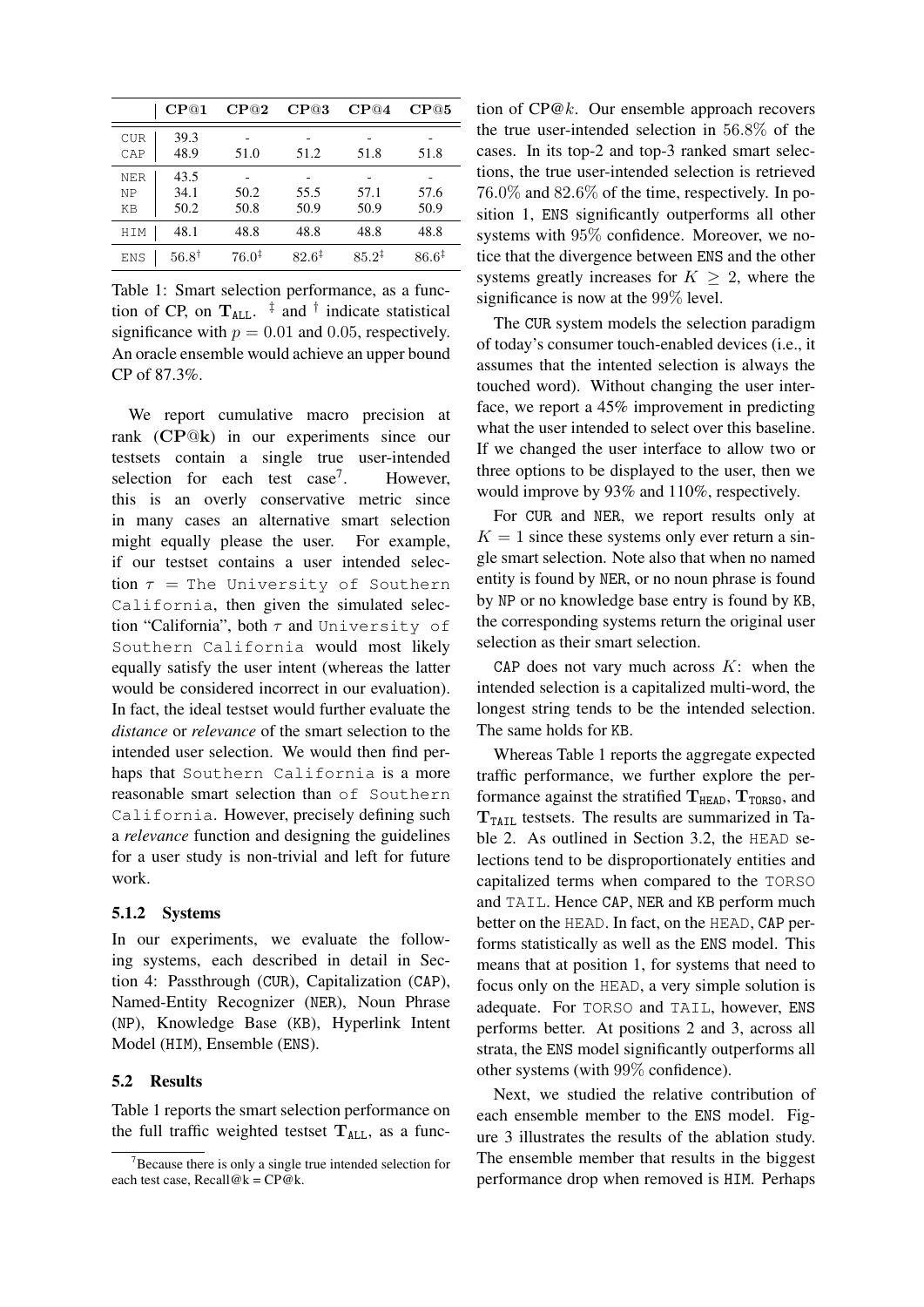|                        | CP@1                 | HEAD<br>CP@2      | $\mathbf{C}\mathbf{P}@\mathbf{1}$<br>CP@3                                                | TORSO<br>CP@2     | CP@1<br>CP@3                                          | TAIL<br>CP@2      | CP@3              |
|------------------------|----------------------|-------------------|------------------------------------------------------------------------------------------|-------------------|-------------------------------------------------------|-------------------|-------------------|
| <b>CUR</b><br>CAP      | 48.5<br>74.2         | 74.7              | 36.7<br>43.0<br>74.8                                                                     | 45.0              | 26.6<br>26.1<br>45.1                                  | 27.4              | 28.2              |
| <b>NER</b><br>ΝP<br>KB | 60.6<br>52.3<br>66.7 | ٠<br>64.9<br>66.7 | 39.2<br>$\begin{array}{ c c } \hline 31.0 \\ 47.0 \\ \hline \end{array}$<br>69.4<br>66.7 | 48.2<br>47.9      | 26.7<br>20.0<br>53.8<br>29.9<br>48.1                  | 32.2<br>30.1      | 35.7<br>30.1      |
| HIM                    | 64.4                 | 65.7              | 65.7<br>44.7                                                                             | 45.2              | 45.4<br>27.9                                          | 28.2              | 28.2              |
| <b>ENS</b>             | 75.8                 | $91.8^{\ddagger}$ | $96.5^{\ddagger}$<br>$52.7^{\dagger}$                                                    | $73.7^{\ddagger}$ | $81.5^{\ddagger}$<br>$\mathbf{H}$<br>$32.4^{\dagger}$ | $50.7^{\ddagger}$ | $58.5^{\ddagger}$ |

Table 2: Smart selection performance, as a function of CP, on the  $T_{HEAD}$ ,  $T_{TORSO}$ , and  $T_{TAIL}$  testsets. <sup>‡</sup> and <sup>†</sup> indicate statistical significance with  $p = 0.01$  and 0.05, respectively. An oracle ensemble would achieve an upper bound CP of 98.5%, 86.8% and 64.8% for  $T_{HEAD}$ ,  $T_{TORSO}$ , and  $T_{TAIL}$ , respectively.



Figure 3: Ablation of ensemble model members over  $T_{ALL}$ . Each consecutive model removes one member specified in the series name.

surprisingly, a first ablation of either the CAP or KB model, two of the better individual performing models from Table 1, leads to an ablated-ENS performance that is nearly identical to the full ENS model. One possible reason is that both tend to generate similar candidates (i.e., many entities in our KB are capitalized). Although the HIM model as a standalone system does not outperform simple linguistic unit selection models, it appears to be the most important contributor to the overall ensemble.

#### 5.3 Error Analysis: Oracle Ensemble

We begin by assessing an upper bound for our ensemble, i.e., an *oracle ensemble*, by assuming that if a correct candidate is generated by any ensemble member, the oracle ensemble model places it in first position. For  $T_{ALL}$  the oracle performance is 87.3%. In other words, our choice of ensemble members was able to recover a correct smart selection as a candidate in 87.3% of the user study cases. For  $T_{HEAD}$ ,  $T_{TORSO}$ , and  $T_{TAIL}$ , the oracle performance is 98.5%, 86.8%, and 64.8%, respectively.

Although our ENS model's CP@3 is within 2-6 points of the oracle, there is room to significantly improve our CP@1, see Table 1 and Table 2. We analyze this opportunity by inspecting a random sample of 200 test cases where ENS produced an incorrect smart selection in position 1. The breakdown of these cases is: 1 case from  $T_{HEAD}$ ; 50 cases from  $T_{TORS0}$ ; 149 cases from  $T_{TAIL}$ , i.e., most errors occur in the TAIL.

For 146 of these cases (73%), not a single ensemble member produced the correct target selection  $\tau$  as a candidate. We analyze these cases in detail in Section 5.4. Of the remaining cases, 25, 10, 9, 4, 4, and 2 were correct in positions 2, 3, 4, 5, 6, 7, respectively. Table 3 lists some examples.

In 18 cases (33%), the result in position 1 is very reasonable given the context and user selection (see lines 1-4 in Table 3 for examples). Often the target selection was also found in second position. These cases highlight the need for a more relaxed, relevance-based user study, as pointed out at the end of Section 5.1.1.

We attributed 7 (13%) of the cases to data problems: some cases had a punctuation as a sole character user selection, some had a mishandled escaped quotation character, and some had a UTF-8 encoding error.

The remaining 29 (54%) were truly model errors. Some examples are shown in lines 5-8 in Table 3. We found three categories of errors here. First, our model has learned a strong prior on preferring the original user selection (see example line 5). From a user experience point of view, when the model is unsure of itself, it is in fact better not to alter her selection. Second, we also learned a strong capitalization prior, i.e., to trust the CAP member (see example line 6). Finally, we noticed that we have difficulty handling user selections consisting of a stopword (we noted determiners, prepositions, and the word "and"). Adding a few simple features to ENS based on a stopwords list or a list of closed-class words should address this problem.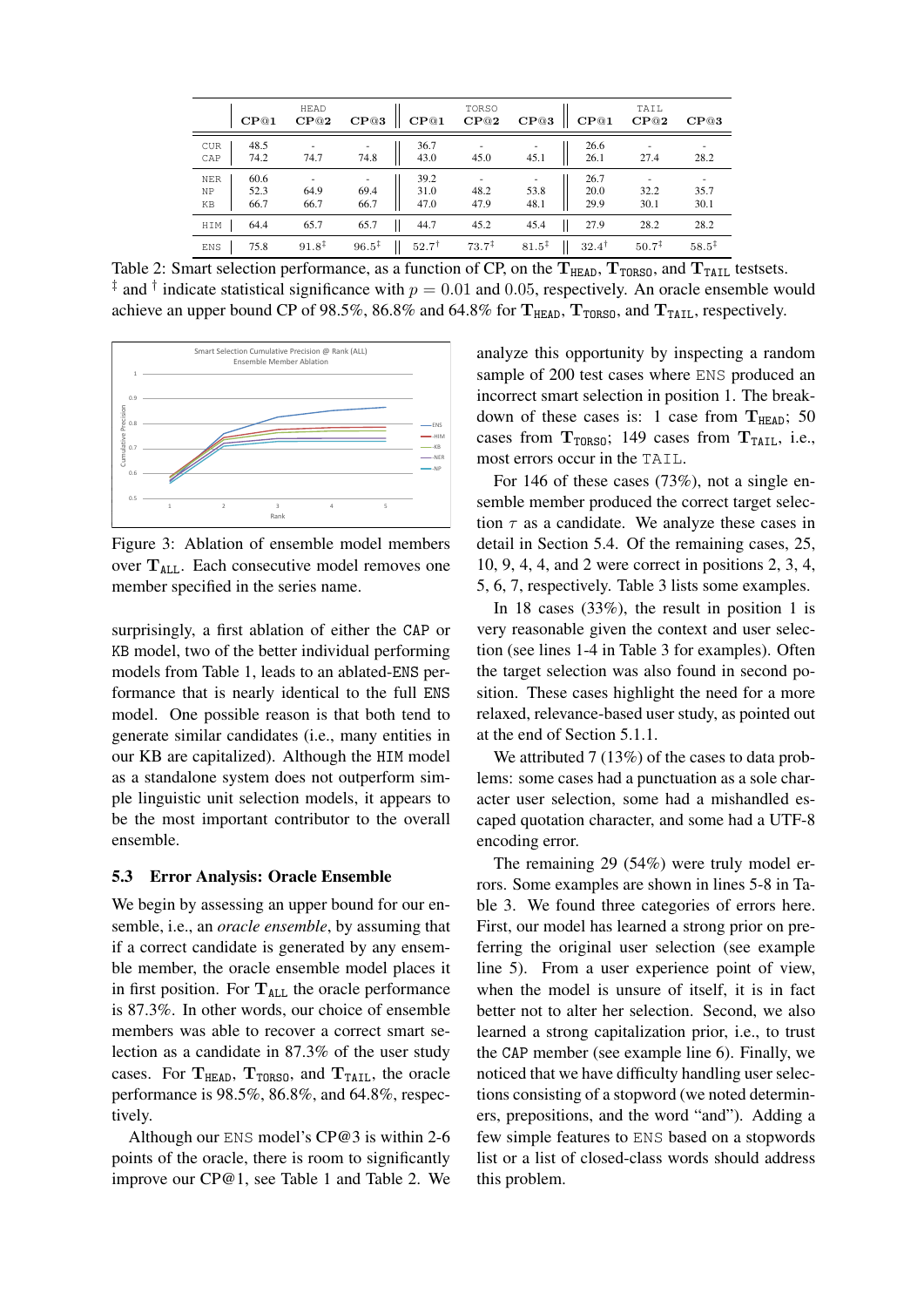| <b>Text Snippet</b>                                                                                                                                                                   | <b>User Selection</b> | <b>ENS 1st Result</b>   |
|---------------------------------------------------------------------------------------------------------------------------------------------------------------------------------------|-----------------------|-------------------------|
| "The Russian conquest of the South Caucasus in the 19th century split the<br>speech community across two states"                                                                      | Caucasus              | South Caucasus          |
| $\mathcal{D}_{\mathcal{L}}$<br>"are generally something that <b>transportation</b> agencies would like to mini-<br>mize"                                                              | transportation        | transportation agencies |
| $\mathcal{F}$<br>"The <b>vocal organ of birds</b> , the syrinx, is located at the base of the blackbird's<br>trachea."                                                                | vocal                 | vocal organ             |
| "An example of this may be an idealised <b>waveform</b> like a square wave"<br>$\overline{4}$                                                                                         | waveform              | idealised waveform      |
| 5<br>Tickets may be purchased from either the <b>ticket counter</b> or from automatic<br>machines"                                                                                    | counter               | counter                 |
| "PBXT features include the following: <b>MVCC</b> Support: MVCC stands for<br>6<br>Multi-version Concurrency Control."                                                                | <b>MVCC</b>           | MVCC Support            |
| "Centers for song production pathways include the High vocal center; ro-<br><b>bust nucleus of archistriatum</b> (RA); and the tracheosyringeal part of the hy-<br>poglossal nucleus" | robust                | robust nucleus          |
| 8<br>"and get an <b>11gR2 RAC cluster database</b> running inside virtual ma-<br>chines"                                                                                              | cluster               | RAC cluster             |

Table 3: Position 1 errors when applying ENS to our test cases. The text snippet is a substring of a paragraph presented to our judges with the target selection  $(\tau)$  indicated in bold.

## 5.4 Error Analysis: Ensemble Members

Over all test cases, the distribution of cases without a correct candidate generated by an ensemble member in the HEAD, TORSO, TAIL is 0.3%, 34.6%, and 65.1%, respectively. We manually inspected a random sample of 100 such test cases.

The majority of them, 83%, were large sentence fragments, which we consider out of scope according to our prediction task definition outlined in Section 1. The average token length of the target selection  $\tau$  for these was 15.3. In comparison, we estimate the average token length of the task-admissable cases to be 2.7 tokens. Although most of these long fragment selections seem to be noise, a few cases are statements that a user would reasonably want to know more about, such as: (i) "Talks of a merger between the NHL and the WHA were growing" or (ii) "NaN + NaN  $*$ 1.0i".

In 10% of the cases, we face a punctuationhandling issue, and in each case our ensemble was able to generate a correct candidate when fixing the punctuation. For example, for the book title  $\tau$  = What is life?, our ensemble found the candidate What is life, dropping the question mark. For  $\tau =$  Near Earth Asteroid. our ensemble found Near Earth Asteroid, dropping the period. Similar problems occurred with parentheses and quotation marks.

In two cases, our ensemble members dropped a leading "the" token, e.g., for  $\tau = \text{the }$  Hume Highway, we found Hume Highway.

Finally, 2 cases were UTF-8 encoding mistakes, leaving five "true error" cases.

## 6 Conclusion and Future Work

We introduced a new paradigm, *smart selection*, to address the cumbersome text selection capabilities of today's touch-enabled mobile devices. We report 45% improvement in predicting what the user intended to select over current touch-enabled consumer platforms, such as iOS, Android and Windows. We release to the community a dataset of 33, 912 crowdsourced true intended user selections and corresponding simulated user touches.

There are many avenues for future work, including understanding the distribution of user touches on their intended selection, other interesting scenarios (e.g., going beyond the e-reader towards document editors and web browsers may show different distributions in what users select), leveraging other sources of signal such as a user's profile, her interests and her local session context, and exploring user interfaces that leverage n-best smart selection prediction lists, for example by providing selection options to the user after her touch.

With the release of our 33, 912-crowdsourced dataset and our model analyses, it is our hope that the research community can help accelerate the progress towards reinventing the way text selection occurs today, the initial steps for which we have taken in this paper.

## 7 Acknowledgments

The authors thank Aitao Chen for sharing his NER tagger for our experiments, and Bernhard Kohlmeier, Pradeep Chilakamarri, Ashok Chandra, David Hamilton, and Bo Zhao for their guidance and valuable discussions.